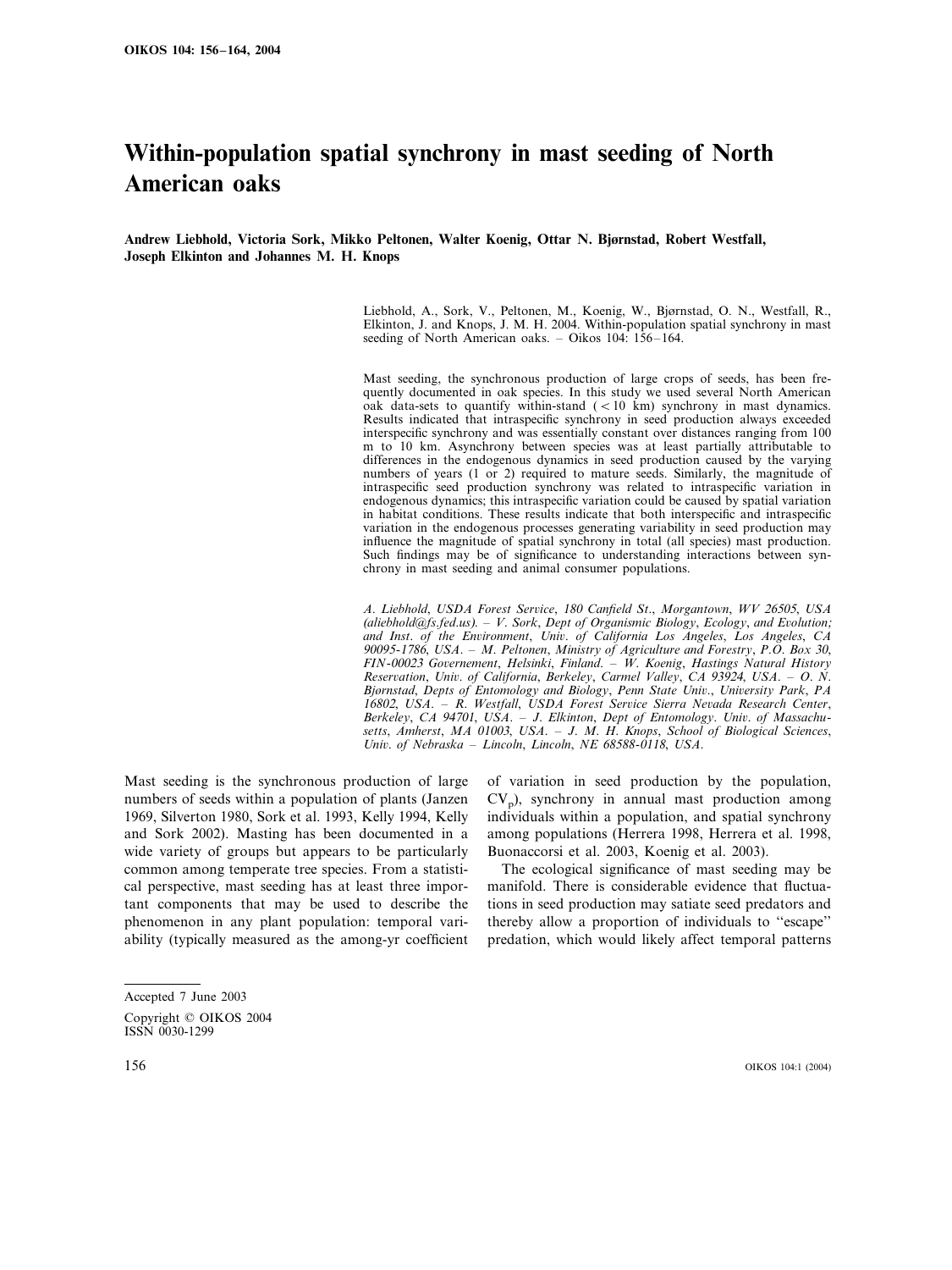of plant recruitment (Sork et al. 1983, Sork 1993). In many cases, plant seeds play critical roles in food webs and temporal pulses in their numbers may have cascading effects on higher trophic levels (Liebhold et al. 2000, Ostfeld and Keesing 2000, Selås et al. 2001). Population densities of seed consumers may temporally track fluctuations in mast abundance and geographically synchronous pulses in mast availability may cause geographically similar patterns of spatial synchrony in consumers (Koenig and Knops 2001).

Spatial synchrony of masting among plant populations has been extensively studied. Work by Koenig et al. (1994b, 1999) and Koenig and Knops (1998) indicates that intraspecific mast synchrony in temperate tree populations may be high and extend to as far as 1000 km; there is evidence that this synchrony in masting may cause similar geographical patterns of synchrony in seed consumer populations (Liebhold et al. 2000, Ostfeld and Keesing 2000, Koenig and Haydock 2001). In contrast to previous studies of synchrony among populations, we focus here on synchrony within a population using several North American oaks (genus *Quercus*) as case studies. We investigated how synchrony varies as a function of relatively short distance  $10$  km, comparing patterns within and among species. Our aim was to measure mast synchrony at the spatial scale at which many seed consumer populations operate. In addition, we quantified spatial synchrony in total (community-wide, all species) mast production because variation in total seed production is likely to have the greatest influence on seed eaters.

# **Methods**

### **Data-sets**

We used data consisting of yearly counts of acorns at three areas in central coastal California, one in the Ozark Mountain region of Missouri and one in western Massachusetts (Table 1). Data from the three California areas consisted of yearly visual counts of acorns on individual trees (Koenig et al. 1994a); a detailed description of data collection methods is available elsewhere (Koenig et al. 1994b). At the Missouri and Massachusetts study areas, data were collected in a series of plots at which acorns were annually sampled in traps placed below the forest canopy. In contrast to the California data, counts of acorns in these traps may have originated from several different trees. Counts from trap data were averaged over several traps to form an estimated mean for each plot (Table 1). Data at the Missouri site were collected as part of a study of the effects of forest thinning on acorn yield, and Massachusetts data were collected in a study of gypsy moth/small mammal/acorn interactions; full descriptions of data collection methods are provided elsewhere (Elkinton et al. 1996, Sullivan 2001). Because counts from the California sites corresponded with individual trees while the Missouri and Massachusetts data consisted of average counts sampled over many trees, it was not possible to directly compare levels of variability or synchrony among these different areas. Instead analyses focused on comparisons of variability and synchrony within each area.

| Study area                                             | Approximate<br>geographical<br>dimensions | <b>Species</b>                                                                 | Sampling unit                                                 | Number of<br>samples         | Years                   |
|--------------------------------------------------------|-------------------------------------------|--------------------------------------------------------------------------------|---------------------------------------------------------------|------------------------------|-------------------------|
| Hastings Natural<br>History Reservation,<br>California | $2 \times 3$ km                           | Q. agrifolia<br>O. douglasii<br>O. lobata<br>chrysolepis<br>Q.<br>O. kelloggii | timed counts on<br>individual trees                           | $21-88$ trees per<br>species | 1980-1999               |
| Jasper Ridge Biological<br>Station, California         | $2 \times 2$ km                           | O. agrifolia<br>O. douglasii<br>O. lobata                                      | timed counts on<br>individual trees                           | $28-33$ trees per<br>species | 1989-1999               |
| Pozo, California                                       | $2 \times 2$ km                           | Q. agrifolia<br>O. douglasii<br>O. lobata                                      | timed counts on<br>individual trees                           | 25 trees per<br>species      | 1989-1999               |
| Shannon, Reynolds<br>and Carter<br>counties, Missouri  | $15 \times 15$ km                         | Q. rubra<br>O. coccinea<br>Q. velutina<br>O. alba                              | means of counts of<br>traps $(20$ traps per $0.1$<br>ha plot) | 77 plots                     | 1993-1995,<br>1997-1999 |
| Quabbin Resevoir,<br>Massachusetts                     | $25 \times 20$ km                         | O. rubra                                                                       | means of counts of<br>traps (40 traps per 1<br>ha plot)       | 24 plots                     | 1989-1995               |

Table 1. Characteristics of the five study site locations.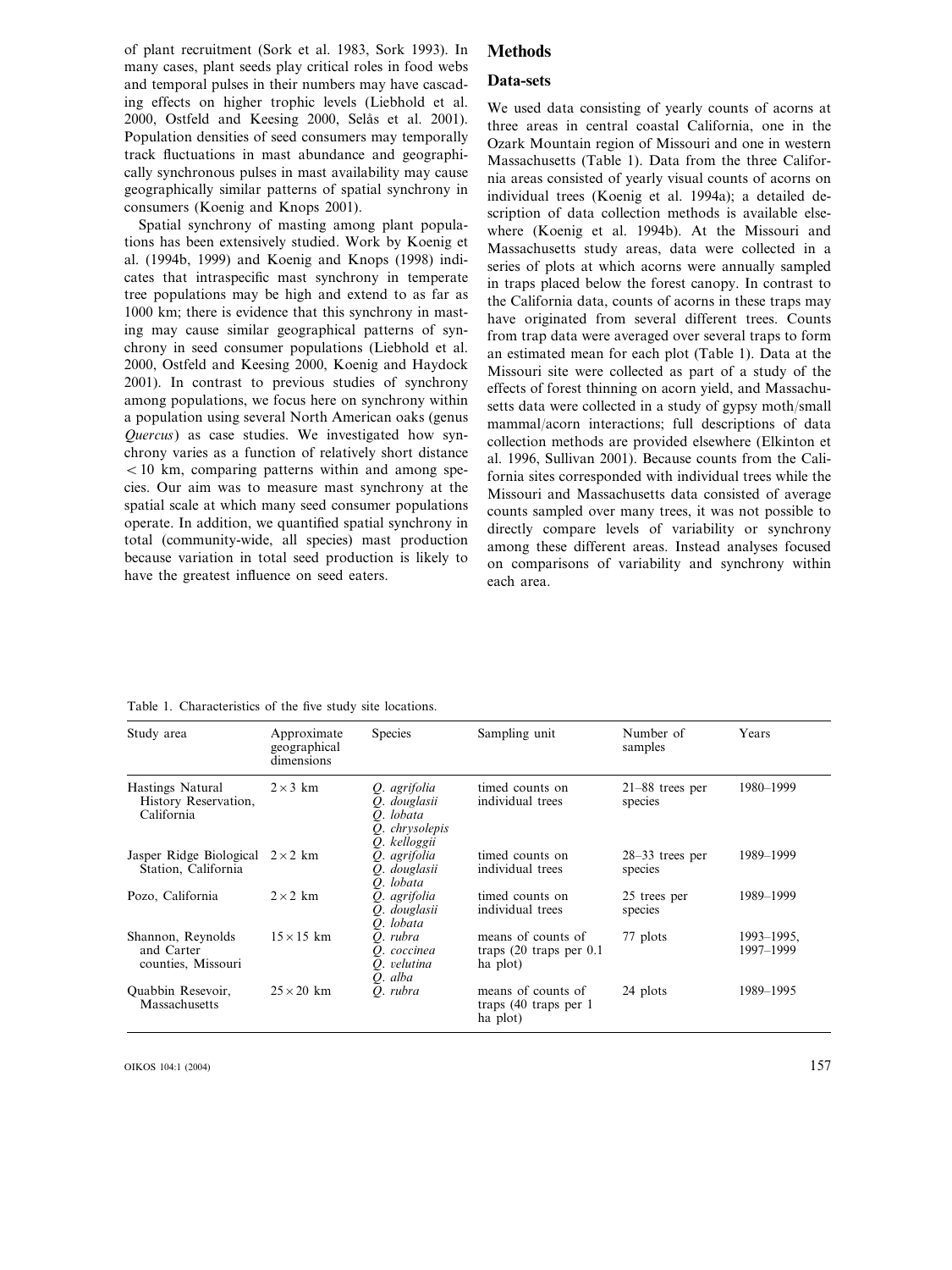# **Interspecific dilution of masting**

The population level coefficient of variation,  $CV_p$ , was calculated as the ratio of the standard deviation to the mean of yearly average seed production among individuals in a population. When yearly fluctuations in seed production occur randomly we would expect a CV<sub>p</sub> of 1, but for species that exhibit "true" mast seeding,  $CV_p$ will be higher, potentially exceeding 2 in extreme cases (Kelly 1994). In order to study how variation among sympatric oak species might dampen the overall pulsed nature of masting, we compared intraspecific  $CV_p$  with the  $CV_p$  for all species combined within a community.

### **Spatial synchrony**

Spatial synchrony among sample locations was quantified using the spatial covariance function, which describes the correlation between time series at pairs of locations as a function of the geographical distance separating samples (Bjørnstad et al. 1999a, Koenig 1999, Buonaccorsi et al. 2001). As described above, samples consisted of yearly counts for individual trees at the California sites and means among traps (located in the same plot) for the Missouri and Massachusetts sites (Table 1). We used a recently developed method, the non-parametric covariance function (NCF), to estimate the spatial covariance function from the acorn count data (Bjørnstad et al. 1999a, b). The NCF uses a smoothing spline to produce direct, continuous estimates of the spatial covariance as a function of lag distance. Confidence intervals for the estimated functions were calculated using bootstrap resampling (500 replicates; Bjørnstad and Falck 2001).

The estimated spatial covariance functions are likely to be biased at the longest lag distances due to the selective location of subpopulations at the periphery of the sample area (Isaaks and Srivastava 1989). To prevent this problem, we limited the maximum distance of the spatial covariance function to 75% of the shorter geographical dimension (north-south or east-west) for the relatively small California study areas. Geographical dimensions of the Missouri and Massachusetts sites were approximately 20 km, and thus we limited distances to  $\langle 10 \text{ km} \rangle$  in these areas (Table 1). Overall intraspecific and interspecific synchrony was measured by the mean cross-correlations among all individuals or samples (Bjørnstad and Falck 2001).

# **Among individual variation in endogenous dynamics**

Masting in oaks may be at least partially explained by a resource depletion phenomenon resulting in negative autocorrelation in seed production among successive

years (Sork et al. 1993, Koenig et al. 1994b, Koenig and Knops 2000). We quantified the strength of the variation in endogenous dynamics among individual trees using the 1-yr lag autocorrelation function,  $ACF<sub>1</sub>$ , calculated as:

 $ACF_1 = cov(N_t N_{t-1})/var(N_t)$ 

Here we were interested in the variation in masting behavior among trees. Therefore, we calculated values of  $ACF<sub>1</sub>$  for each tree or plot average for the data-sets shown in Table 1. Values were not calculated for oaks requiring two years to mature acorns (''two-yr'' oaks) because of the more complex nature of their lag correlations (Koenig and Knops 2000).

We quantified the extent to which temporal autocorrelation varied in a spatially non-random manner by applying spatial statistics to individual  $ACF<sub>1</sub>$  values for each tree. The presence of any spatial pattern (nonrandomness, autocorrelation) in  $ACF<sub>1</sub>$  values was assessed by calculating the spatial correlogram (Isaaks and Srivastava 1989), which estimates the mean autocorrelation between paired values as a function of the lag distance separating pairs of points. Spatial correlograms were estimated using a spline correlogram procedure (Bjørnstad and Falck 2001) to estimate spatial correlation for a series of lag distance values; 95% confidence intervals for the spatial correlation estimates were calculated using 500 bootstrap replicates.

# **Results**

Examples of acorn time series from each geographic area are shown in Fig. 1. The California data, as illustrated by the *Q*. *douglasii* time series from the Hastings Reserve (Fig. 1b), were characterized by what appeared to be an approximate 2-yr cycle in which high acorn crops were followed by low values, a result also revealed by the negative  $ACF<sub>1</sub>$  values (Table 5). The Missouri and Massachusetts series were shorter and it was therefore more difficult to observe any comparable oscillatory behavior at these sites however the Massachusetts time series (Fig. 1e) clearly did not exhibit the same pattern of alternating high/low crops.

#### **Interspecific dilution of masting**

With the exception of *Q. velutina* in Missouri, values of  $CV<sub>p</sub>$ , for individual species were greater than those for all species at a site combined (Table 2). This indicates that total mast production at a site was generally more uniform through time than was mast production for individual species within a community.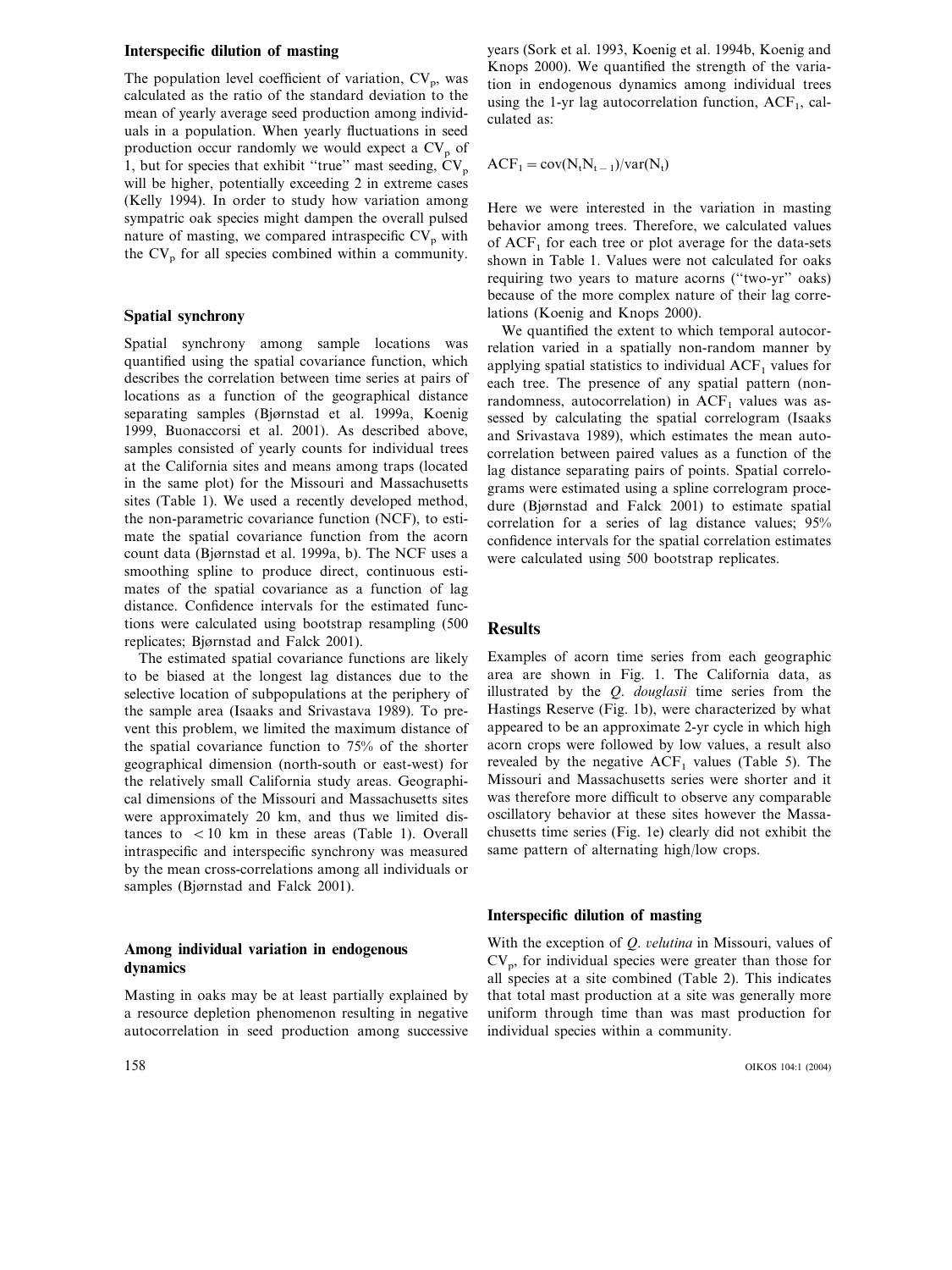

Fig. 1. Example time series of mast production. (a) Hastings Reservation (California) site, *Q*. *agrifolia*, (b) Hastings Reservation, *Q*. *douglasii*, (c) Missouri, *Q*. *coccinea*, (d) Missouri, *Q*. *alba*, (e) Massachusetts, *Q*. *rubra*. In (a–b) each line represents values for individual trees; in  $(c-e)$ , lines represent yearly means for each plot. Heavy lines represent yearly grand means.

#### **Spatial synchrony**

All of the time series showed some evidence of both intraspecific and interspecific synchrony in seed production. The spatial covariance functions (SCFs) for the California, Missouri, and Massachusetts data are shown in Fig. 2 and 3. While the shape of the SCFs exhibited slight non-linearity, fluctuations did not exceed confidence intervals and were therefore not consid-

Table 2.  $CV_p$  for individual species and for all oaks combined at each study location.

|                 |                | $CV_p$                     |                         |
|-----------------|----------------|----------------------------|-------------------------|
|                 |                | <b>Species</b><br>specific | All species<br>combined |
| <b>Hastings</b> | O. douglasii   | 1.03                       | 0.68                    |
| Reservation,    | O. agrifolia   | 0.92                       |                         |
| California      | O. lobata      | 0.92                       |                         |
|                 | O. kellogii    | 1.14                       |                         |
|                 | O. chrysolepis | 0.89                       |                         |
| Jasper          | Q. douglasii   | 0.95                       | 0.90                    |
| Ridge,          | Q. agrifolia   | 0.96                       |                         |
| California      | O. lobata      | 1.15                       |                         |
| Pozo,           | O. douglasii   | 0.97                       | 0.76                    |
| California      | O. agrifolia   | 0.92                       |                         |
|                 | O. lobata      | 0.90                       |                         |
| Missouri        | O. velutina    | 0.59                       | 0.62                    |
|                 | O. coccinea    | 1.11                       |                         |
|                 | O. alba        | 1.21                       |                         |

ered significant. Thus, these data indicate that synchrony did not decline with distance over the geographic scale  $(< 10 \text{ km})$  examined here.

#### **Interspecific synchrony**

Synchrony between species in mean number of acorns produced each year was often high (Table 3 and 4). At the three California sites, intraspecific synchrony among trees was on the order of 0.5 or higher. At Hastings Reservation, *Q*. *kelloggii* and *Q*. *chrysolepis*, the two species that require two years to mature acorns (2-yr species), were asynchronous with the species requiring a single year to mature acorns (1-yr species). Within the 1-yr species, synchrony between *Q*. *douglasii* and *Q*. *lobata* was generally as high as intraspecific levels of synchrony, whereas *Q*. *agrifolia* was generally less synchronized with the two other 1-yr oak species. In Missouri, *Q*. *alba*, a 1-yr species, was poorly synchronized with both 2-yr species, *Q*. !*elutina* and *Q*. *coccineana*, but *Q*. !*elutina* and *Q*. *coccineana* were highly synchronous with each other (Table 4).

# **Variation in endogenous dynamics among individuals**

The mean  $ACF<sub>1</sub>$  for individual trees were always negative (Table 5). The mean  $ACF_1$  for *Q. douglasii* and *Q. lobata* were virtually identical, indicating an inherent similarity in their endogenous dynamics. Values for *Q*. *agrifolia* were significantly greater than the other two California species that mature acorns in a single year.

Spatial correlograms of  $ACF<sub>1</sub>$  for each of the three species at Hastings Reservation are shown in Fig. 4(a– c). All three species exhibited similar patterns of spatial dependence though deviation from spatial randomness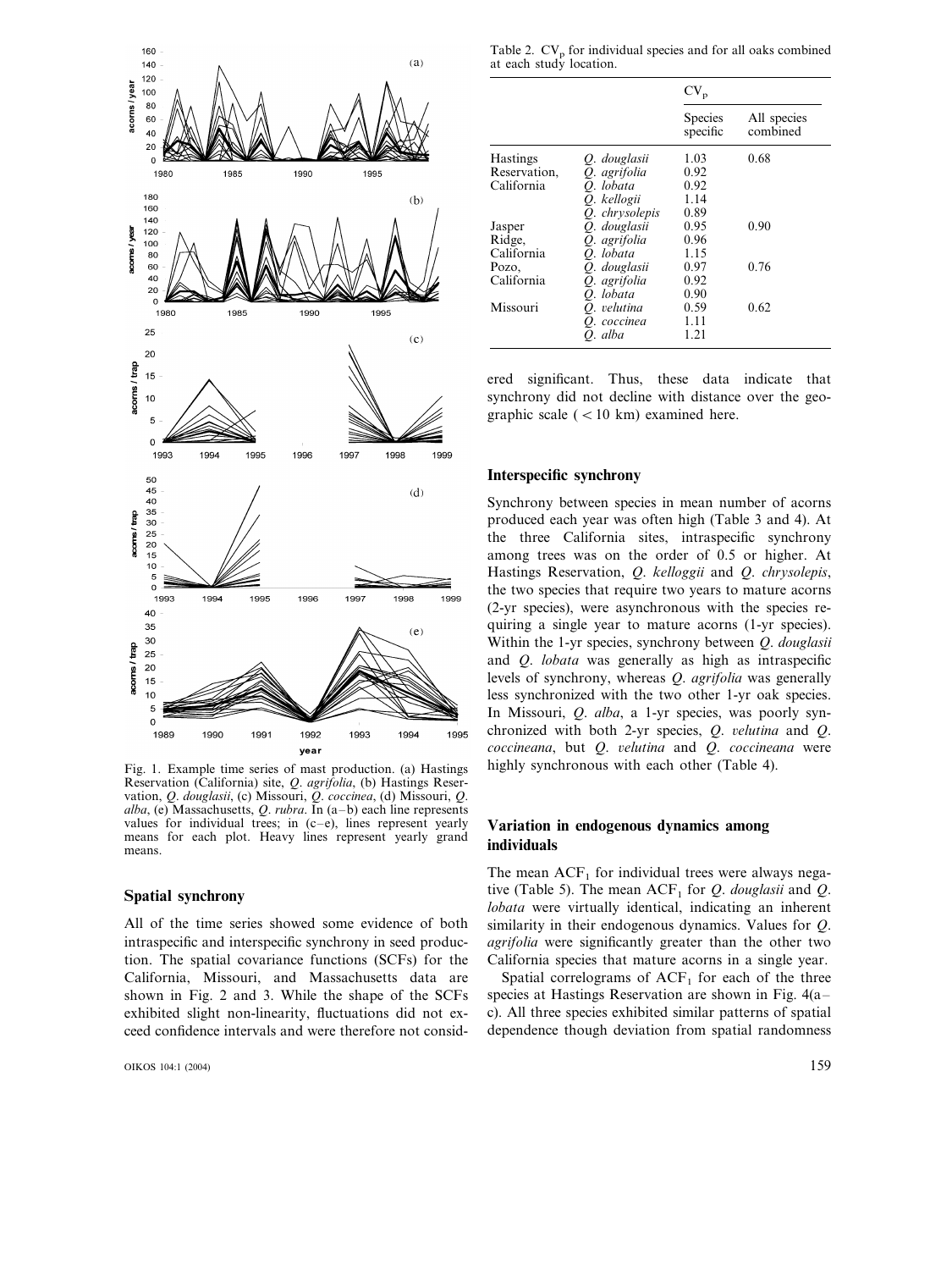

Fig. 2. The spatial covariance functions estimated from acorn count data from California oaks. The thin lines represent the 95% bootstrap confidence intervals. (a) *Q*. *agrifolia*, Hastings Reservation, (b) *Q*. *agrifolia*, Jasper, (c) *Q*. *agrifolia*, Pozo, (d) *Q*. *douglasii*, Hastings Reservation, (e) *Q*. *douglasii*, Jasper, (f) *Q*. *douglasii*, Pozo, (g) *Q*. *lobata*, Hastings Reservation, (h) *Q*. *lobata*, Jasper, (i) *Q*. *lobata*, Pozo.

was only significant for *Q*. *lobata* over distances 0–250 m. A similar significant pattern of spatial autocorrelation was observed in *Q*. *alba* in Missouri (Fig. 4d).

# **Discussion**

There have been several prior investigations of the extent to which mast seeding operates synchronously among geographically disjunct populations (Koenig et al. 1994b, 1999, Koenig and Knops 1998, 2000). These studies indicate that synchrony is greatest among nearby populations and declines to zero as the distance between populations increases; however populations up to 1000 km apart may exhibit some detectable synchrony. In contrast, the analyses performed here focus on spatial scales considerably smaller than those previously studied. For each of the oak species that we analyzed at each site, we found little evidence that synchrony declined as inter-sample distance varied from 200 m to 10 km. (Fig. 2, 3).

Two possible (not mutually exclusive) causes for spatially extended synchrony in mast seeding are pollen movement (Isagi et al. 1997, Satake and Iwasa 2002a, b) and synchronous environmental forcing (the Moran (1953) effect; Piovesan and Adams 2001, Koenig 2002). Data on pollen movement in oaks is variable, but several studies have generally confirmed that most polli-



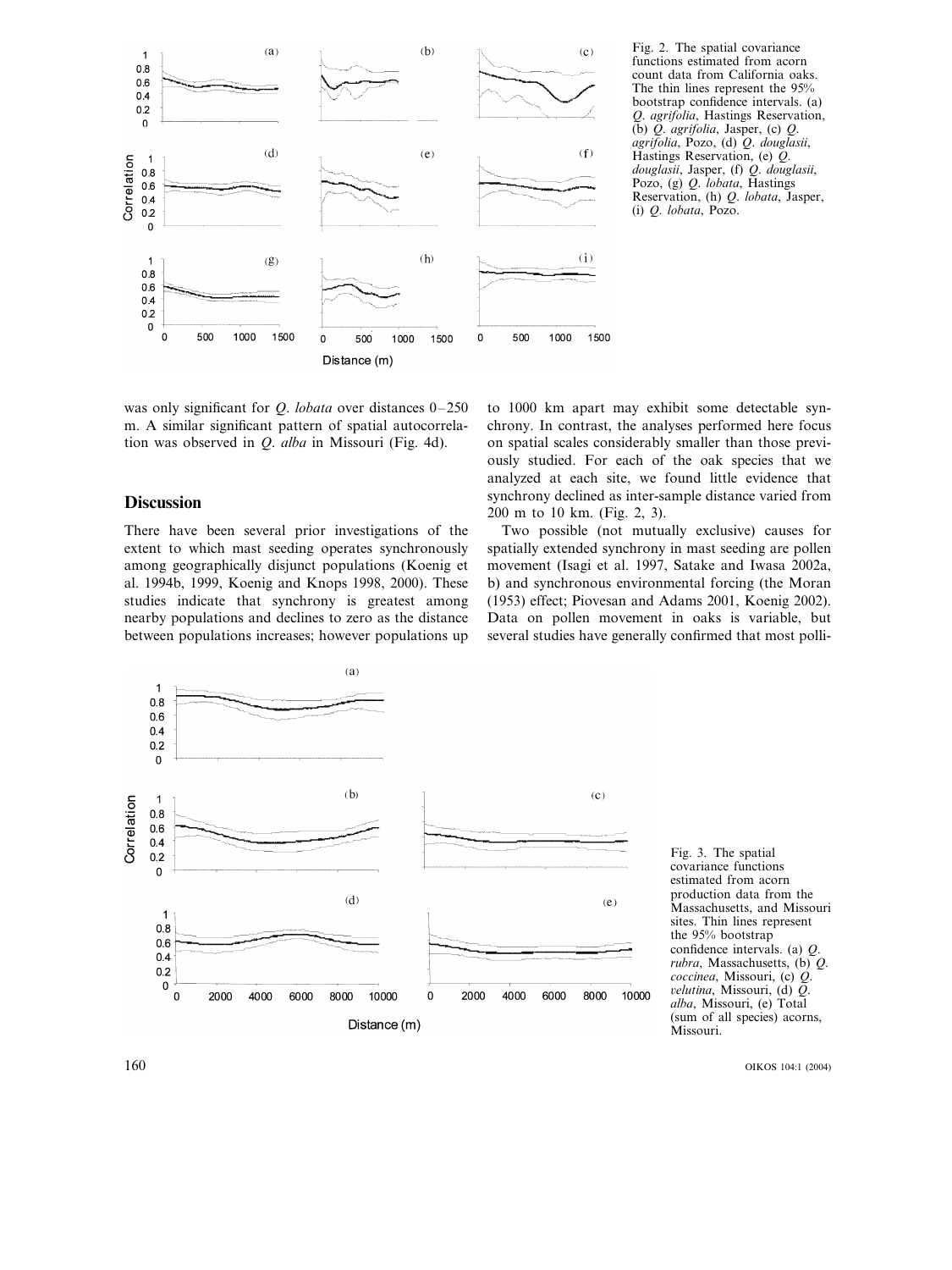|                                                                                                                                                                                                                                   |               |                                                                                                                                                                                                                                                                                                               |                                            |                                              | nation between trees is limited to distances $\langle 100 \text{ m} \rangle$<br>apart (Adams 1992, Dow and Ashley 1998, Knapp et |
|-----------------------------------------------------------------------------------------------------------------------------------------------------------------------------------------------------------------------------------|---------------|---------------------------------------------------------------------------------------------------------------------------------------------------------------------------------------------------------------------------------------------------------------------------------------------------------------|--------------------------------------------|----------------------------------------------|----------------------------------------------------------------------------------------------------------------------------------|
| Table 3. Intra-specific and inter-specific synchrony as measured by mean correlation coefficients among individuals for California oak species. Numbers of years required for<br>development of seeds are shown beside species na |               |                                                                                                                                                                                                                                                                                                               |                                            |                                              | al. 2001, Sork et al. 2002). Consequently, it is likely that                                                                     |
|                                                                                                                                                                                                                                   | $(2-yr)$      |                                                                                                                                                                                                                                                                                                               |                                            |                                              | if pollen dispersal were the primary mechanism, syn-<br>chronization should be locally high to lag distances                     |
|                                                                                                                                                                                                                                   | chrysolepis   | 0.47 [0.39,0.56]                                                                                                                                                                                                                                                                                              |                                            |                                              | $< 200-300$ m (Satake and Iwasa 2002a, b), unless                                                                                |
|                                                                                                                                                                                                                                   |               |                                                                                                                                                                                                                                                                                                               |                                            |                                              | internal resource allocation is highly non-linear, in                                                                            |
|                                                                                                                                                                                                                                   |               |                                                                                                                                                                                                                                                                                                               |                                            |                                              | which case even localized pollen coupling can result in                                                                          |
|                                                                                                                                                                                                                                   | Ò             |                                                                                                                                                                                                                                                                                                               |                                            |                                              | 'phase-locking' and region-wide synchronization (Sa-                                                                             |
|                                                                                                                                                                                                                                   |               |                                                                                                                                                                                                                                                                                                               |                                            |                                              | take and Iwasa 2002a). We note that there is not                                                                                 |
|                                                                                                                                                                                                                                   |               |                                                                                                                                                                                                                                                                                                               |                                            |                                              | currently any evidence of such non-linear resource allo-                                                                         |
|                                                                                                                                                                                                                                   |               |                                                                                                                                                                                                                                                                                                               |                                            |                                              | cation in oaks. In most of the data-sets we observed                                                                             |
|                                                                                                                                                                                                                                   | $(2-yr)$      | $[0.47, 0.70]$<br>$[0.27, 0.42]$                                                                                                                                                                                                                                                                              |                                            |                                              | virtually no decrease in synchrony with distance. We                                                                             |
|                                                                                                                                                                                                                                   |               |                                                                                                                                                                                                                                                                                                               |                                            |                                              | therefore tentatively conclude that the Moran effect is                                                                          |
|                                                                                                                                                                                                                                   | kellogii      |                                                                                                                                                                                                                                                                                                               |                                            |                                              | the more likely cause of synchronous masting in these                                                                            |
|                                                                                                                                                                                                                                   | Ö             | $\frac{62}{650}$                                                                                                                                                                                                                                                                                              |                                            |                                              | species. In some of the data sets there is, however, a                                                                           |
|                                                                                                                                                                                                                                   |               |                                                                                                                                                                                                                                                                                                               |                                            |                                              | tendency of synchrony to decline slightly with increas-                                                                          |
|                                                                                                                                                                                                                                   |               |                                                                                                                                                                                                                                                                                                               |                                            |                                              | ing lag distance (Fig. 2, 3), and this pattern may be<br>consistent with patterns of synchrony predicted from                    |
|                                                                                                                                                                                                                                   |               | 0.02                                                                                                                                                                                                                                                                                                          |                                            |                                              | the combined action of both pollen-coupling and re-                                                                              |
|                                                                                                                                                                                                                                   |               | $-0.03$                                                                                                                                                                                                                                                                                                       |                                            |                                              | gional stochasticity (Satake and Iwasa 2002a, b). Fu-                                                                            |
|                                                                                                                                                                                                                                   | $(1-yr)$      |                                                                                                                                                                                                                                                                                                               |                                            |                                              | ture, more mechanistic studies will be needed to resolve                                                                         |
|                                                                                                                                                                                                                                   |               | 0.40,0.49<br>$-0.16$ .                                                                                                                                                                                                                                                                                        | 0.45 [0.37,0.53]                           | 0.70 [0.60,0.78]                             | the local interaction between intrinsic and extrinsic                                                                            |
|                                                                                                                                                                                                                                   | lobata        |                                                                                                                                                                                                                                                                                                               |                                            |                                              | forces on oak masting.                                                                                                           |
|                                                                                                                                                                                                                                   |               | 0.15<br>$0.07$<br>0.07                                                                                                                                                                                                                                                                                        |                                            |                                              | Koenig and Knops (2000) studied synchrony in mast-                                                                               |
|                                                                                                                                                                                                                                   | Ò             |                                                                                                                                                                                                                                                                                                               |                                            |                                              | ing by trees over much larger scales and found that                                                                              |
|                                                                                                                                                                                                                                   |               |                                                                                                                                                                                                                                                                                                               |                                            |                                              | patterns of synchrony as a function of distance gener-                                                                           |
|                                                                                                                                                                                                                                   |               |                                                                                                                                                                                                                                                                                                               |                                            |                                              | ally matched patterns of synchrony in various weather                                                                            |
|                                                                                                                                                                                                                                   | $(1-yr)$      | $\frac{1}{1}$ - 0.12, - 0.0<br>$\frac{1}{1}$ - 0.04,0.09]<br>[0.40,0.52]<br>[0.13,0.22]                                                                                                                                                                                                                       | $[0.42, 0.61]$<br>$[0.27, 0.43]$           | $-0.04, 0.18$<br>[0.30, 0.65]                | variables. They therefore concluded that synchrony at<br>these larger scales was due to the Moran effect. At the                 |
|                                                                                                                                                                                                                                   |               |                                                                                                                                                                                                                                                                                                               |                                            |                                              | much smaller spatial scale of our study, weather vari-                                                                           |
|                                                                                                                                                                                                                                   | agrifolia     |                                                                                                                                                                                                                                                                                                               |                                            |                                              | ables are likely to exhibit a similar pattern of near                                                                            |
|                                                                                                                                                                                                                                   |               | 0.20<br>0.04<br>0.07                                                                                                                                                                                                                                                                                          | 0.52                                       | $0.49$<br>0.03                               | constant synchrony as a function of distance (Koenig                                                                             |
|                                                                                                                                                                                                                                   | Ö             |                                                                                                                                                                                                                                                                                                               |                                            |                                              | 2002). This correspondence between patterns of syn-                                                                              |
|                                                                                                                                                                                                                                   |               |                                                                                                                                                                                                                                                                                                               |                                            |                                              | chrony in masting with patterns in weather lends sup-                                                                            |
|                                                                                                                                                                                                                                   |               |                                                                                                                                                                                                                                                                                                               |                                            |                                              | port to the idea that the Moran effect can cause                                                                                 |
|                                                                                                                                                                                                                                   | $(1-yr)$      |                                                                                                                                                                                                                                                                                                               |                                            |                                              | synchrony in mast production also at local scales.                                                                               |
|                                                                                                                                                                                                                                   |               | 0.38, 0.45<br>45.0.57<br>$\frac{-0.23}{-0.25}$                                                                                                                                                                                                                                                                | 0.25, 0.43<br>0.40.0.60<br>0.40.0.5        | 0.46,0.66                                    | The mean level of intraspecific synchrony in each of                                                                             |
|                                                                                                                                                                                                                                   | douglasii     | ௨<br>$\circ$                                                                                                                                                                                                                                                                                                  |                                            |                                              | the California oak species was relatively consistent<br>among all species at all three sites. Interspecific syn-                 |
|                                                                                                                                                                                                                                   |               | $\begin{array}{c} 0.51 \\ 0.26 \\ 0.41 \\ 0.51 \\ 0.51 \\ 0.51 \\ 0.51 \\ 0.51 \\ 0.51 \\ 0.56 \\ 0.56 \\ 0.56 \\ 0.56 \\ 0.56 \\ 0.56 \\ 0.56 \\ 0.56 \\ 0.56 \\ 0.56 \\ 0.56 \\ 0.56 \\ 0.56 \\ 0.56 \\ 0.56 \\ 0.56 \\ 0.56 \\ 0.56 \\ 0.56 \\ 0.56 \\ 0.56 \\ 0.56 \\ 0.56 \\ 0.56 \\ 0.56 \\ 0.56 \\ 0.$ |                                            |                                              | chrony among Q. douglasii and Q. lobata was generally                                                                            |
|                                                                                                                                                                                                                                   | $\mathcal{O}$ |                                                                                                                                                                                                                                                                                                               |                                            |                                              | as high as intraspecific synchrony. The 2-yr species $(Q,$                                                                       |
|                                                                                                                                                                                                                                   |               |                                                                                                                                                                                                                                                                                                               |                                            |                                              | kelloggii and Q. chrysolepis) were asynchronous with                                                                             |
|                                                                                                                                                                                                                                   |               |                                                                                                                                                                                                                                                                                                               |                                            |                                              | the 1-yr species. At the Missouri site, the 1-yr Q. alba                                                                         |
|                                                                                                                                                                                                                                   |               | $(1 - yr)$                                                                                                                                                                                                                                                                                                    |                                            |                                              | was relatively asynchronous with the 2-yr Q. velutina                                                                            |
|                                                                                                                                                                                                                                   |               |                                                                                                                                                                                                                                                                                                               |                                            |                                              | and Q. coccineana. These findings of greater interspe-                                                                           |
|                                                                                                                                                                                                                                   |               | kelloggii (2-yr)<br>lobata (1-yr)<br>chrysolepis<br>douglasii<br>agrifolia                                                                                                                                                                                                                                    | agrifolia (1-<br>lobata (1-yr<br>douglasii | agrifolia (1-y<br>lobata (1-yr)<br>douglasii | cific synchrony between species that require the same                                                                            |
|                                                                                                                                                                                                                                   |               |                                                                                                                                                                                                                                                                                                               |                                            |                                              | number of years to produce seed than between species                                                                             |
|                                                                                                                                                                                                                                   |               | 000000000000                                                                                                                                                                                                                                                                                                  |                                            |                                              | requiring different numbers of years to produce seeds is                                                                         |
|                                                                                                                                                                                                                                   |               |                                                                                                                                                                                                                                                                                                               |                                            |                                              | in agreement with similar findings by Koenig and Hay-                                                                            |
|                                                                                                                                                                                                                                   |               |                                                                                                                                                                                                                                                                                                               |                                            |                                              | dock (2001) who analyzed a more limited data-set.<br>The most likely explanation for this pattern is that                        |
|                                                                                                                                                                                                                                   |               |                                                                                                                                                                                                                                                                                                               |                                            |                                              | species that share a similar process of endogenous                                                                               |
|                                                                                                                                                                                                                                   |               |                                                                                                                                                                                                                                                                                                               |                                            |                                              | dynamics, as represented most critically by the number                                                                           |
|                                                                                                                                                                                                                                   |               | Hastings Reserve                                                                                                                                                                                                                                                                                              | Jasper Ridge                               | Pozo                                         | of years they require to mature acorns, are more likely                                                                          |
|                                                                                                                                                                                                                                   |               |                                                                                                                                                                                                                                                                                                               |                                            |                                              | to be synchronized by simultaneous weather effects                                                                               |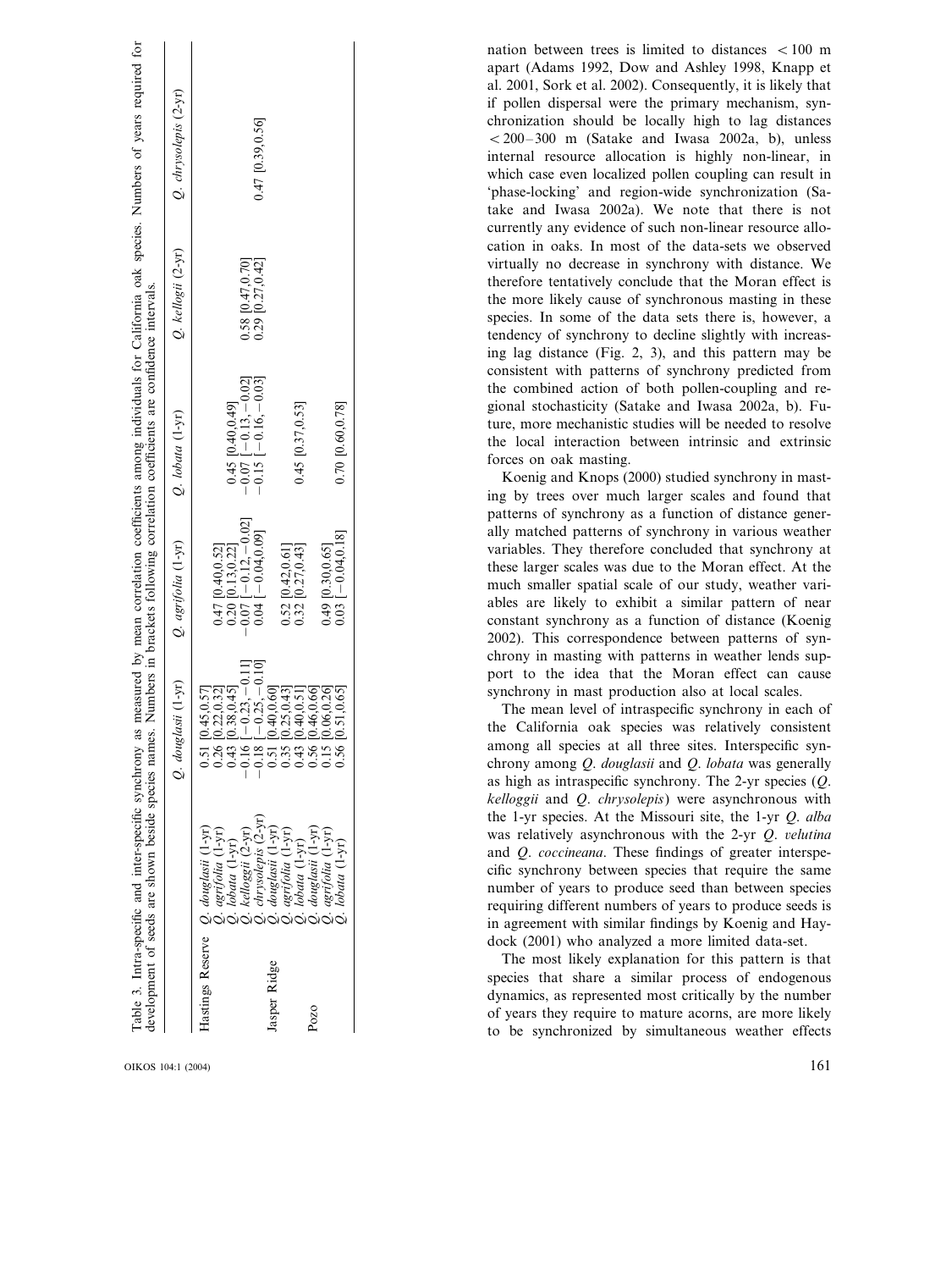Table 4. Intra-specific and inter-specific synchrony as measured by mean correlation coefficients among individuals for Missouri oak species. Numbers of years required for development of seeds are shown beside species names. Numbers in brackets following correlation coefficients are confidence intervals.

|                                                                             | $Q.$ velutina $(2-yr)$                                          | $Q.$ coccinea $(2-yr)$                          | <i>O.</i> alba $(1-yr)$ |  |
|-----------------------------------------------------------------------------|-----------------------------------------------------------------|-------------------------------------------------|-------------------------|--|
| $Q.$ velutina $(2-yr)$<br>$Q.$ coccinea $(2-yr)$<br><i>O.</i> alba $(1-yr)$ | $0.36$ [0.30,0.44]<br>$0.30$ [0.23, 0.35]<br>$0.20$ [0.16,0.31] | $0.50$ [0.42,0.59]<br>$-0.04$ [ $-0.16, 0.00$ ] | $0.53$ [0.44,0.61]      |  |

Table 5. Mean (standard error of the mean shown in parenthesis) number of acorns per sample and 1-yr lag autocorrelation function  $(ACF<sub>1</sub>)$ .

| Location                       | <b>Species</b>                            | Mean                                | $ACF_1$                                               |
|--------------------------------|-------------------------------------------|-------------------------------------|-------------------------------------------------------|
| <b>Hastings</b><br>Reservation | O. douglasii<br>O. agrifolia<br>O. lobata | 19.6(2.4)<br>15.8(1.8)<br>20.8(1.9) | $-0.211(0.022)$<br>$-0.142(0.023)$<br>$-0.211(0.021)$ |
| Missouri                       | O. alba                                   | 37.2(4.8)                           | $-0.231(0.030)$                                       |

than those with very different dynamics; the differences in dynamics of 1-yr vs 2-yr species was previously reported by Sork et al. (1993) and Koenig and Knops (2000). Such differences in endogenous dynamics violate one of the assumptions to Moran's (1953) theorem, namely that geographically disjunct populations do not differ in their endogenous dynamics. The relaxation of this assumption in the systems studied here may result in decreased spatial synchrony in seed production. Peltonen et al. (2002) studied spatial synchrony in forest insect populations and used linear simulation models to demonstrate that geographical variation in endogenous dynamics caused a dilution of the synchronizing effect of weather. A similar mechanism is likely to be responsible for the low synchrony between 1-yr and 2-yr oak species.

The  $ACF<sub>1</sub>$  values at the California and Missouri sites tended to be spatially autocorrelated at distances of 250 m or less (Fig. 4), suggesting non-random intraspecific variation in endogenous dynamics. This intraspecific variation in endogenous dynamics was also closely related to the mean seed yield per individual (Table 5). In general, the dynamics of the 1-yr oak species appear to be well represented by the first-order auto-regressive model:

$$
N_t = a + bN_{t-1} + \epsilon_t
$$

If we substitute the population mean,  $\mu$ , for N<sub>t</sub> and  $N_{t-1}$  we get:

$$
\mu, = a + b\mu
$$

which can be expressed as:

$$
b=1-a/\mu
$$

Thus, if we assume a constant intercept, a, we would expect the slope, b, to be inversely related to the mean, thus explaining the negative associations between the mean and the  $ACF<sub>1</sub>$  in Table 5. A biological explanation for this phenomenon is that those tree species or



Fig. 4. Spatial correlograms of 1-yr lag autocorrelation function  $(ACF<sub>1</sub>)$  values from individual tree time series. Heavy lines are spline correlograms and light lines are 95% confidence intervals estimated from 500 bootstrap replicates (Bjørnstad and Falck 2001). (a) *Q*. *agrifolia*, Hastings Reservation (California) site, (b) *Q*. *douglasii* Hastings Reservation (California) site, (c) *Q*. *lobata*, Hastings Reservation (California) site, (d) *Q*. *alba* at the Missouri site.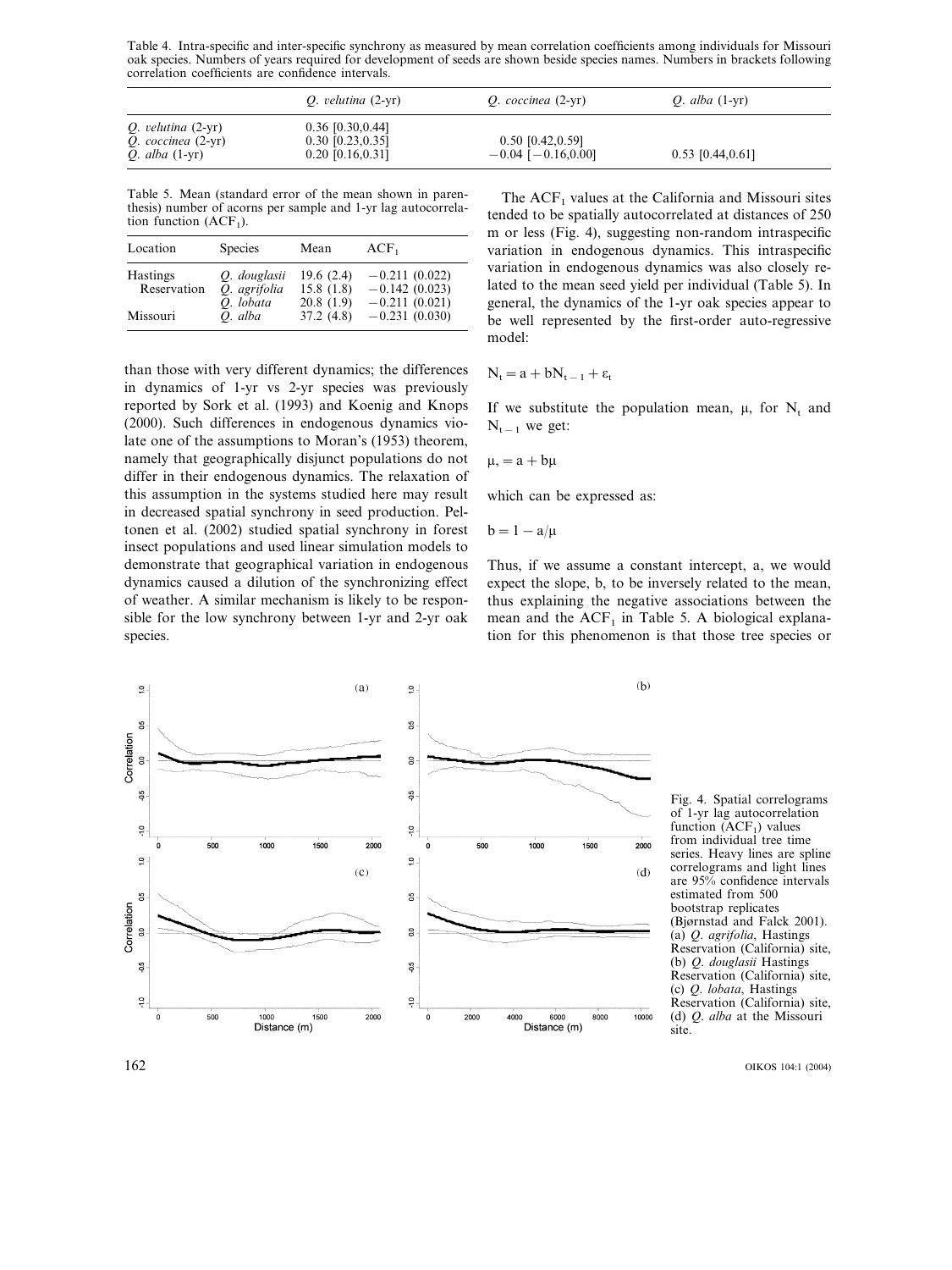individual trees with high seed production are also the species or individuals showing the most extreme variability (measured by  $ACF<sub>1</sub>$ ) in seed production. Species or individual trees with low seed production tend to exhibit less serial autocorrelation, and consequently fluctuate in a more random fashion.

The finding of spatial autocorrelation in  $ACF<sub>1</sub>$  values (Fig. 4c, d) suggests that endogenous mast dynamics in individual trees may be related to some autocorrelated feature of the habitat. We obtained topographical data for the Hastings Reservation and Missouri sites and preliminary exploration of these data indicated associations between individual  $ACF<sub>1</sub>$  values and aspect. However results from the Hastings Reservation and Missouri were opposite: in California, oaks on southfacing slopes produced the most seed and exhibited the strongest negative serial correlation, whereas in Missouri, oaks on the north-facing slopes produced the most seeds and were most strongly negatively autocorrelated.

The reasons for these different habitat relationships in Missouri and California are not clear. There is considerable evidence that temporal variation in seed production is closely tied to resource availability in plants (Sork et al. 1993, Kelly 1994, Rees et al. 2002). However, within stand variation in mast production and resource availability is less consistent; there is considerable variation among species and/or regions in the relationship between tree vigor and mean seed production. Some studies indicate that fast growing, dominant trees with large crowns produce more seed over their life-time (Goodrum et al. 1971, Wolgast and Stout 1977, Healy et al. 1999) but studies of other species have found that oaks of low vigor, growing on the worst sites produce the most seeds (Gysel 1957). This inconsistent relationship between tree vigor and seed production may be at the root of the differing habitat relationships found in California and Missouri oaks.

Even though the relationships may differ among species and the precise mechanisms are not understood, both study areas did exhibit some intraspecific spatial variation in the temporal autocorrelation in mast production. This variation probably reflects intraspecific variation in the extent to which resources are depleted by mast events. This variation probably dampens the synchronizing effect of weather (Moran effect) on mast synchrony within stands. In addition to intraspecific variation in endogenous dynamics in seed production, interspecific variation also appears to reduce synchrony in total mast production (Table 3, 4). However, despite these desynchronizing effects, spatial synchrony in masting is still pronounced and is likely to play an important role in synchronizing populations of seed consumers and indirectly affect synchrony at higher trophic levels (Kelly 1994, Liebhold et al. 2000, Ostfeld and Keesing 2000).

OIKOS 104:1 (2004)  $163$ 

*Acknowledgements* – This work was conducted as part of the ''Evolutionary causes and ecological consequences of mast seeding in plants'' working group supported by the National Center for Ecological Analysis and Synthesis, a Center funded by NSF (Grant  $#$  DEB-0072909), the University of California, and the Santa Barbara campus. M.P. was funded by a postdoctoral grant from the Academy of Finland. We thank Pedro Jordano for useful comments on an earlier draft.

#### **References**

- Adams, W. T. 1992. Gene dispersal within forest tree populations. – New Forests 6: 217–220.
- Bjørnstad, O. N. and Falck, W. 2001. Spatial covariance functions: estimation and testing. – Envir. Ecol. Stat. 8: 53–70.
- Bjørnstad, O. N., Ims, R. A. and Lambin, X. 1999a. Spatial population dynamics: analyzing patterns and processes of population synchrony. – Trends Ecol. Evol. 14: 427–432.
- Bjørnstad, O. N., Stenseth, N. C. and Saitoh, T. 1999b. Synchrony and scaling in dynamics of voles and mice in northern Japan. – Ecology 80: 622–637.
- Buonaccorsi, J. P., Elkinton, J. S., Evans, S. R. et al. 2001. Measuring and testing for spatial synchrony. – Ecology 82: 1668–1679.
- Buonaccorsi, J. P., Elkinton, J., Koenig, W. et al. 2003. Measuring masting behavior: relationships among population variation, individual variation and synchrony. – J. Theor. Biol. (in press).
- Dow, B. D. and Ashley, M. V. 1998. High levels of gene flow in bur oak revealed by paternity analysis using microsatellites. – J. Heredity  $89: 62-70$ .
- Elkinton, J. S., Healy, W. M., Buonaccorsi, J. P. et al. 1996. Interactions among gypsy moths, white-footed mice, and acorns. – Ecology 77: 2332–2342.
- Goodrum, P. D., Reid, V. H. and Boyd, C. E. 1971. Acorn yields, characteristics, and management criteria of oaks for wildlife. – J. Wildl. Manage. 35: 520–532.
- Gysel, L. W. 1957. Acorn production on good, medium, and poor oak sites in southern Michigan. – J. Forest. 55: 570–574.
- Healy, W. M., Lewis, A. M. and Boose, E. F. 1999. Variation of red oak acorn production. – Forest Ecol. Manage. 1116: 1–11.
- Herrera, C. M. 1998. Population-level estimates of interannual variability in seed production: what do they actually tell us? – Oikos 82:  $612-616$ .
- Herrera, C. M., Jordano, P., Guitián, J. et al. 1998. Annual variability in seed production by woody plants and the masting concept: reassessment of principles and relationship to pollination and seed dispersal. - Am. Nat. 152:  $576 - 594.$
- Isaaks, E. H. and Srivastava, R. M. 1989. An introduction to applied geostatistics. – Oxford Univ. Press.
- Isagi, Y., Sugimura, K., Sumida, A. et al. 1997. How does masting happen and synchronise. – J. Theor. Biol. 187:  $231 - 239$
- Janzen, D. H. 1969. Seed-eaters versus seed size, number, toxicity and dispersal. – Evolution 23: 1–27.
- Kelly, D. 1994. The evolutionary ecology of mast seeding. – Trends Ecol. Evol. 9: 465–470.
- Kelly, D. and Sork, V. L. 2002. Mast seeding in perennial plants: why, how, where? – Annu. Rev. Ecol. Syst. 33: 427–447.
- Knapp, E. E., Goedde, M. A. and Rice, K. J. 2001. Pollenlimited reproduction in blue oak: implications for wind pollination in fragmented populations. – Oecologia 128: 48–55.
- Koenig, W. D. 1999. Spatial autocorrelation of ecological phenomena. – Trends Ecol. Evol. 14: 22–26.